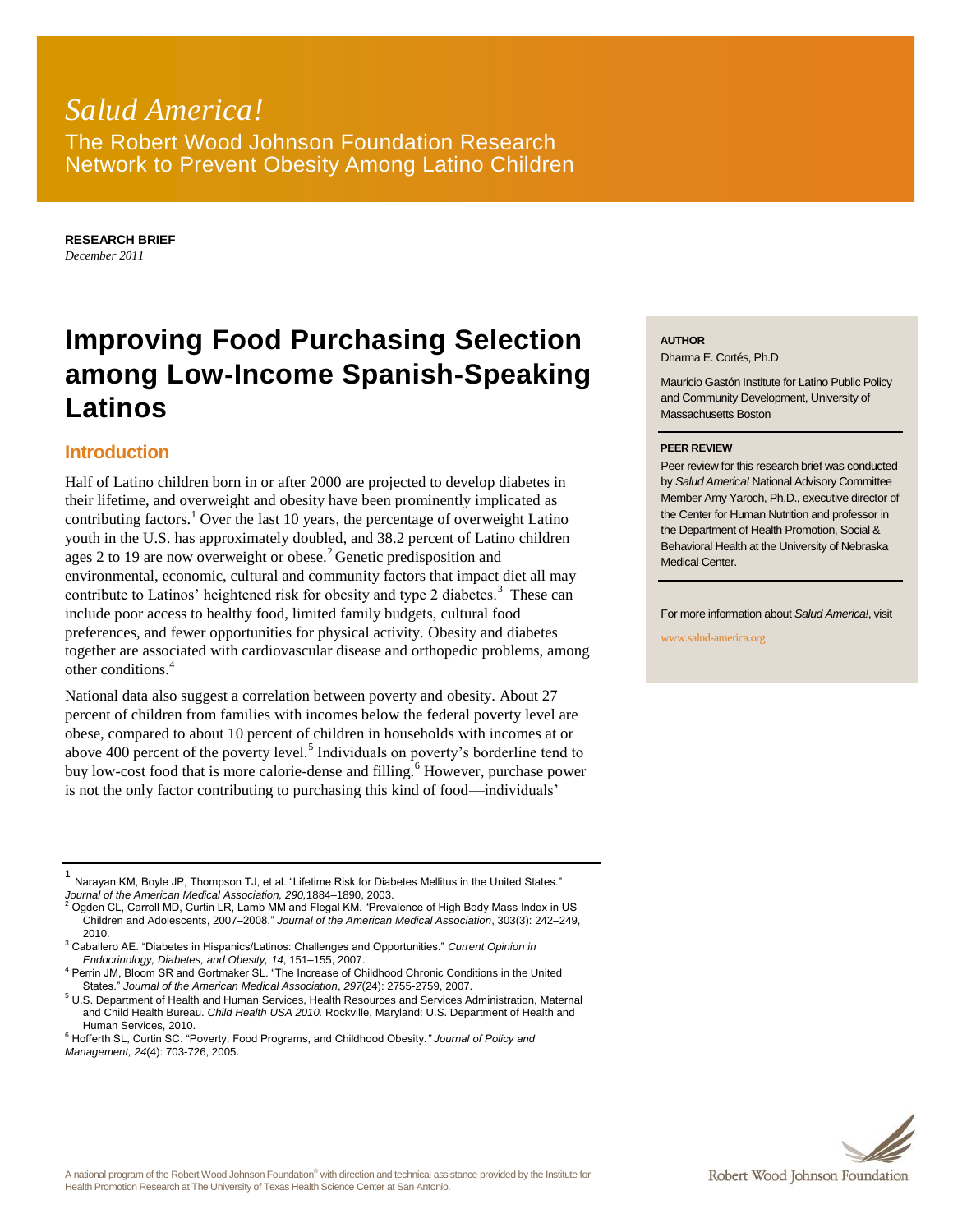access to food also influences what they consume. Low-income neighborhoods tend to offer limited choices of both food outlets and of healthy food.<sup>7</sup>

Changing the community-level food environment requires formidable efforts featuring long-term structural changes. However, research focused on patient activation suggests that individuals can be taught to become agents of change in their own families and communities.<sup>8</sup> For example, participants can learn how to identify healthier choices that are readily available within their community food stores.

#### **PRELIMINARY RESEARCH RESULTS**

Our *Salud America!* pilot research project, "*Esto es Mejor*: Improving Food Purchasing Selection Among Low-Income, Spanish-Speaking Latinos Through Social Marketing Messages," examines how an educational intervention informed by low-literacy principles (i.e., guidelines geared to ease understanding of complex themes such as nutrition) could be used to increase food literacy and change consumer behavior to increase healthy eating among low-income Spanish-speaking Latinos. Some of these principles focus on limiting the scope of the topic of interest, use of visuals to convey information, and responding to the individual's specific learning experiences and needs. We are evaluating specific consumer behaviors food purchasing and consumption—among 20 low-income, Spanish-speaking Latino families with children under age 18. Baseline data on food purchasing, food consumption patterns, and healthy eating first were collected using various qualitative and quantitative research methods, including participant observations of families' grocery shopping, nutritional analysis of families' grocery store receipts, interviews, and photographs by children of families' food environments. Home visits and educational sessions were conducted to teach families strategies to buy healthier food with a limited budget. More than half (75%) of the families reported receiving Supplemental Nutrition Assistance Program benefits (food stamps). Preliminary results and observations include:

- Low-income Latino families spent one-third of their income on food. Latino families (2-9 members) spend an average of \$547.50 per month (33% of their income) on food. This amount is consistent with national data, which have shown that low-income families' share of annual household income spent on food is greater than that of high-income families.<sup>9</sup>
- **Much of the food purchased by Latino families was calorie-dense, low in fiber and high in fat, sodium and carbohydrates.** Many families' purchases included

 $7$  Wang Y, Beydoun MA. "The Obesity Epidemic in the United States -Gender, Age, Socioeconomic, Racial/Ethnic, and Demographic Characteristics: A Systematic Review and Meta-Regression Analysis." *Epidemiological Review, 29*, 6-28, 2007.<br><sup>8</sup> Cortés DE, Mulvaney-Day N, Fortuna L, et al. "Patient/Provider Communication: Understanding the Role of

Patient Activation for Latinos in Mental Health Treatment." *Health Education & Behavior, 36*(1), 138-154, 2009. <sup>9</sup> Consumer Expenditure Survey, Bureau of Labor Statistics, 2004-05.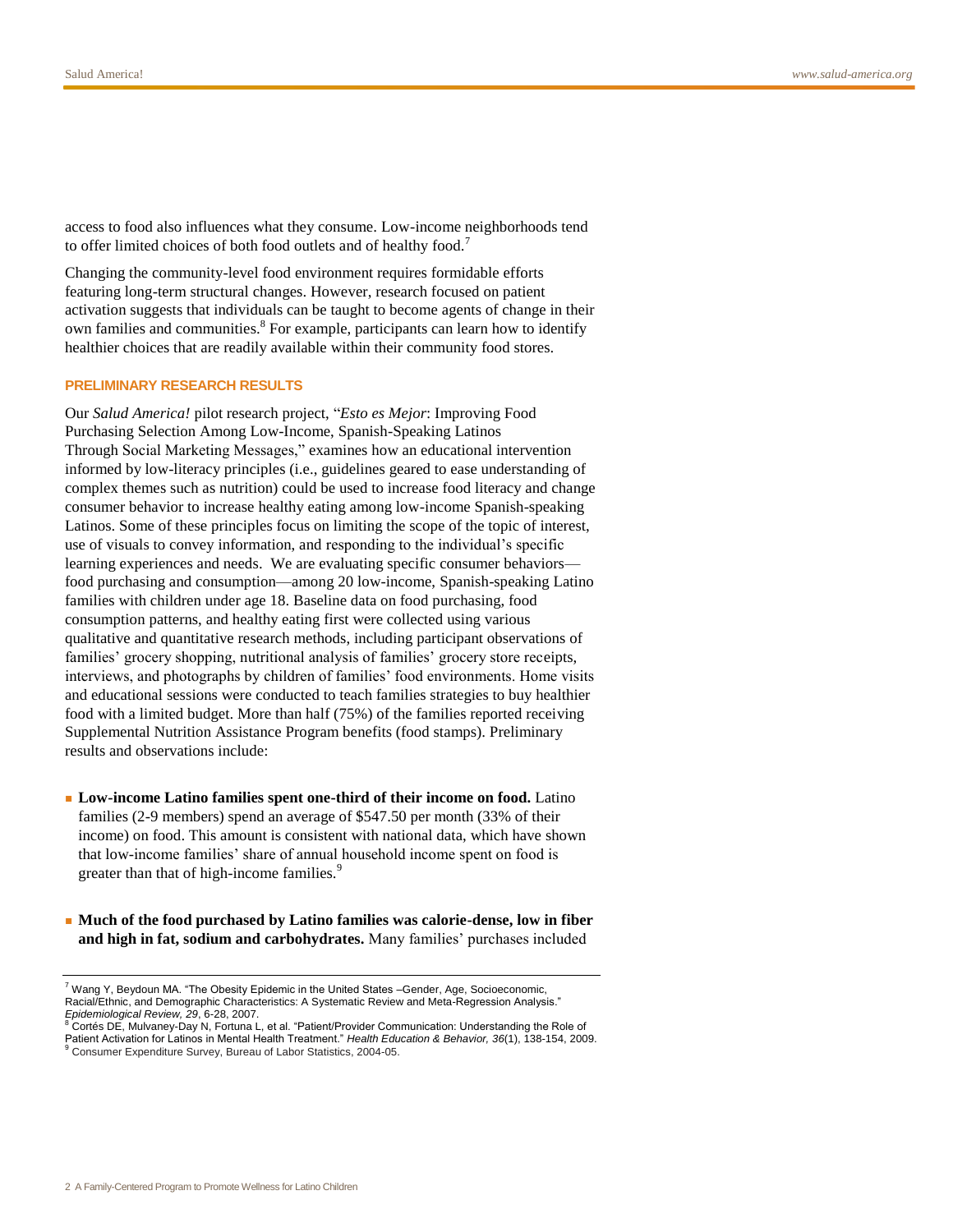malt beverages, cold cereals high in sugar, sugary drinks, fruit drinks, instant ramen noodles, salami and other less healthy food items, according to preliminary nutritional analyses of food receipts.

- **Giving feedback to families about their food receipts' nutritional analyses provided an opportunity for researchers to recommend changes in purchasing patterns.** Family members who purchased food for the family were often surprised to learn the low nutritional value of many foods purchased, and many asked for recommendations to make appropriate changes within budget constraints. Many parents also expressed great need for help developing and implementing effective strategies to make changes in their children's food preferences.
- **Many families adopted instructions on buying budget-friendly, healthier alternative foods.** Many participants applied lessons (e.g., spending less money on sugary fruit drinks, buying more fruits and vegetables)from the educational sessions delivered during the study, according to preliminary nutritional analyses of food receipts collected after teaching participants about low-budget healthier alternatives.

#### **Conclusion and Policy Implications**

Our preliminary findings and observations suggest the need to develop tailored social marketing messages and other communication strategies to promote healthy food purchasing and consumption practices among Latinos. Specifically, we have observed a need to deliver messages that are developed with an understanding of Latino food preferences and the challenges that low-income families face when shopping for healthier food. We also think Latinos' food literacy could be improved with the use of visual multimedia materials such as photographs or videos. Families could use these products as quick-reference guides to buy food with more nutritional value per dollar. Our research team is currently developing drafts of messages and educational materials, and is seeking external funding to fully develop and pilot-test them with low-income Latino families.

In addition to focusing on consumers, our work has been influential at the community level. For example, we are collaborating with a local grocery store in Lynn, Mass., that mostly serves the local Latino population (including those involved in our current study). In response to our researcher input, the store is beginning to carry food that is healthier *and* favored by Latino consumers such as canned beans with low sodium content, and whole grain bread, among others. We are also partnering with our local Latino-serving community health center to share messages and educational materials generated for our study so that providers can spread them to patients. Finally, we have communicated our early findings to the Commissioner of the Department of Public Health of Massachusetts, who has expressed interest to using study data to inform the state's comprehensive effort to address obesity ("Mass